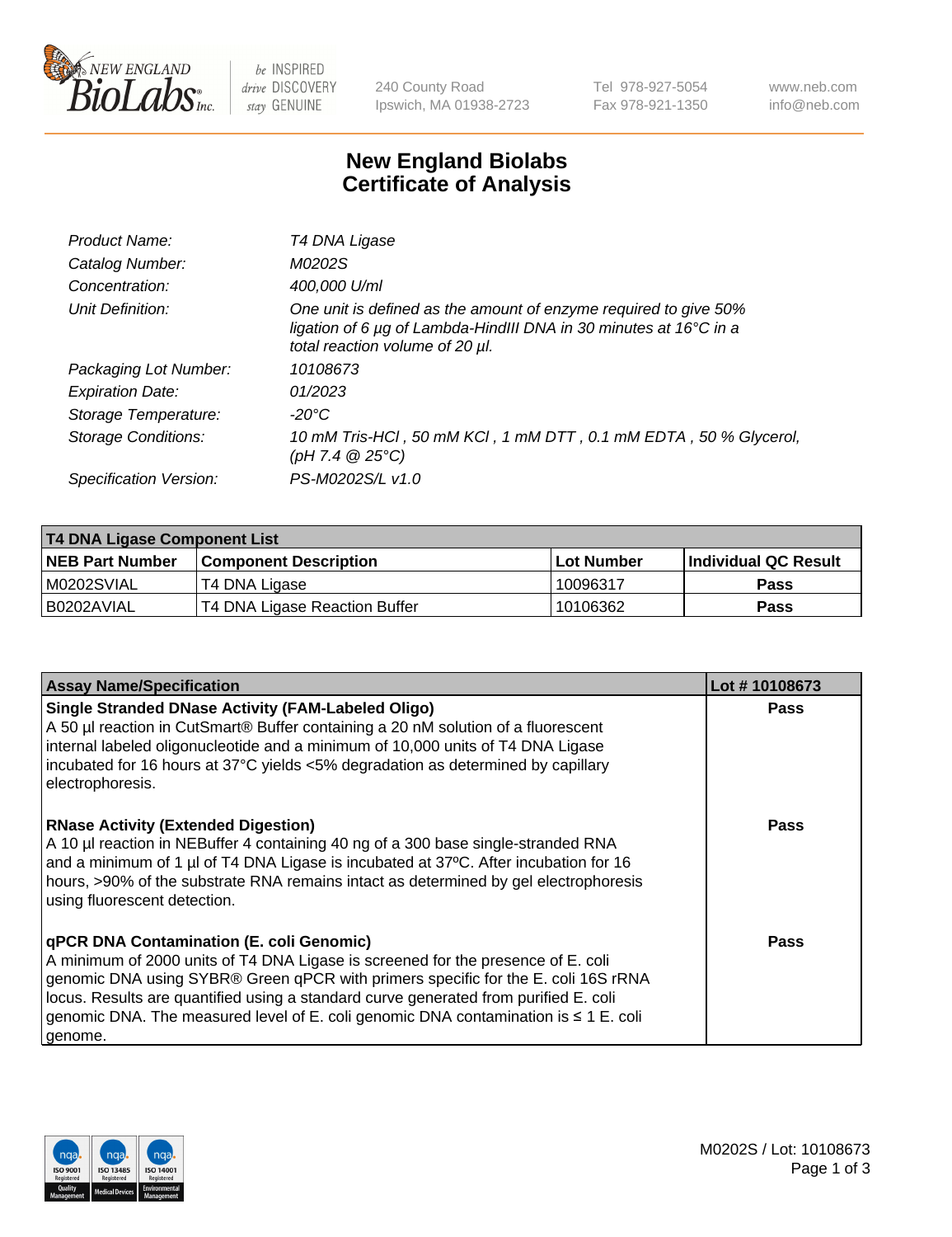

be INSPIRED drive DISCOVERY stay GENUINE

240 County Road Ipswich, MA 01938-2723 Tel 978-927-5054 Fax 978-921-1350

www.neb.com info@neb.com

| <b>Assay Name/Specification</b>                                                                                                                                                                                                                                                                                                                                                                                    | Lot #10108673 |
|--------------------------------------------------------------------------------------------------------------------------------------------------------------------------------------------------------------------------------------------------------------------------------------------------------------------------------------------------------------------------------------------------------------------|---------------|
| <b>Ligation and Recutting (Terminal Integrity, Digested DNA)</b><br>A 20 µl reaction in 1X T4 DNA Ligase Reaction Buffer containing 2 µg of Lambda<br>DNA-HindIII Digest and a minimum of 4000 units of T4 DNA Ligase incubated for 16<br>hours at 37°C results in >95% ligation of the DNA fragments as determined by agarose<br>gel electrophoresis. Of these ligated fragments, >95% can be recut with HindIII. | <b>Pass</b>   |
| <b>Exonuclease Activity (Radioactivity Release)</b><br>A 50 µl reaction in NEBuffer 1 containing 1 µg of a mixture of single and<br>double-stranded [3H] E. coli DNA and a minimum of 2000 units of T4 DNA Ligase<br>incubated for 4 hours at 37°C releases <0.1% of the total radioactivity.                                                                                                                      | <b>Pass</b>   |
| <b>Non-Specific DNase Activity (16 Hour)</b><br>A 50 µl reaction in NEBuffer 1 containing 1 µg of CIP-treated Lambda-HindIII DNA and<br>a minimum of 2000 units of T4 DNA Ligase incubated for 16 hours at 37°C results in a<br>DNA pattern free of detectable nuclease degradation as determined by agarose gel<br>electrophoresis.                                                                               | <b>Pass</b>   |
| <b>DNase Activity (Labeled Oligo, 5' extension)</b><br>A 50 µl reaction in CutSmart® Buffer containing a 20 nM solution of a fluorescent<br>labeled double-stranded oligonucleotide containing a 5' extension and a minimum of<br>10,000 units of T4 DNA Ligase incubated for 16 hours at 37°C yields <5% degradation<br>as determined by capillary electrophoresis.                                               | <b>Pass</b>   |
| <b>DNase Activity (Labeled Oligo, 3' extension)</b><br>A 50 µl reaction in CutSmart® Buffer containing a 20 nM solution of a fluorescent<br>labeled double-stranded oligonucleotide containing a 3' extension and a minimum of<br>10,000 units of T4 DNA Ligase incubated for 16 hours at 37°C yields <5% degradation<br>as determined by capillary electrophoresis.                                               | <b>Pass</b>   |
| <b>Endonuclease Activity (Nicking)</b><br>A 50 µl reaction in NEBuffer 1 containing 1 µg of supercoiled PhiX174 DNA and a<br>minimum of 2000 units of T4 DNA Ligase incubated for 4 hours at 37°C results in <10%<br>conversion to the nicked form as determined by agarose gel electrophoresis.                                                                                                                   | <b>Pass</b>   |
| Double Stranded DNase Activity (Labeled Oligo)<br>A 50 µl reaction in CutSmart® Buffer containing a 20 nM solution of a fluorescent<br>labeled double-stranded oligonucleotide containing a blunt end and a minimum of<br>10,000 units of T4 DNA Ligase incubated for 16 hours at 37°C yields <5% degradation<br>as determined by capillary electrophoresis.                                                       | <b>Pass</b>   |
| <b>Protein Purity Assay (SDS-PAGE)</b>                                                                                                                                                                                                                                                                                                                                                                             | <b>Pass</b>   |